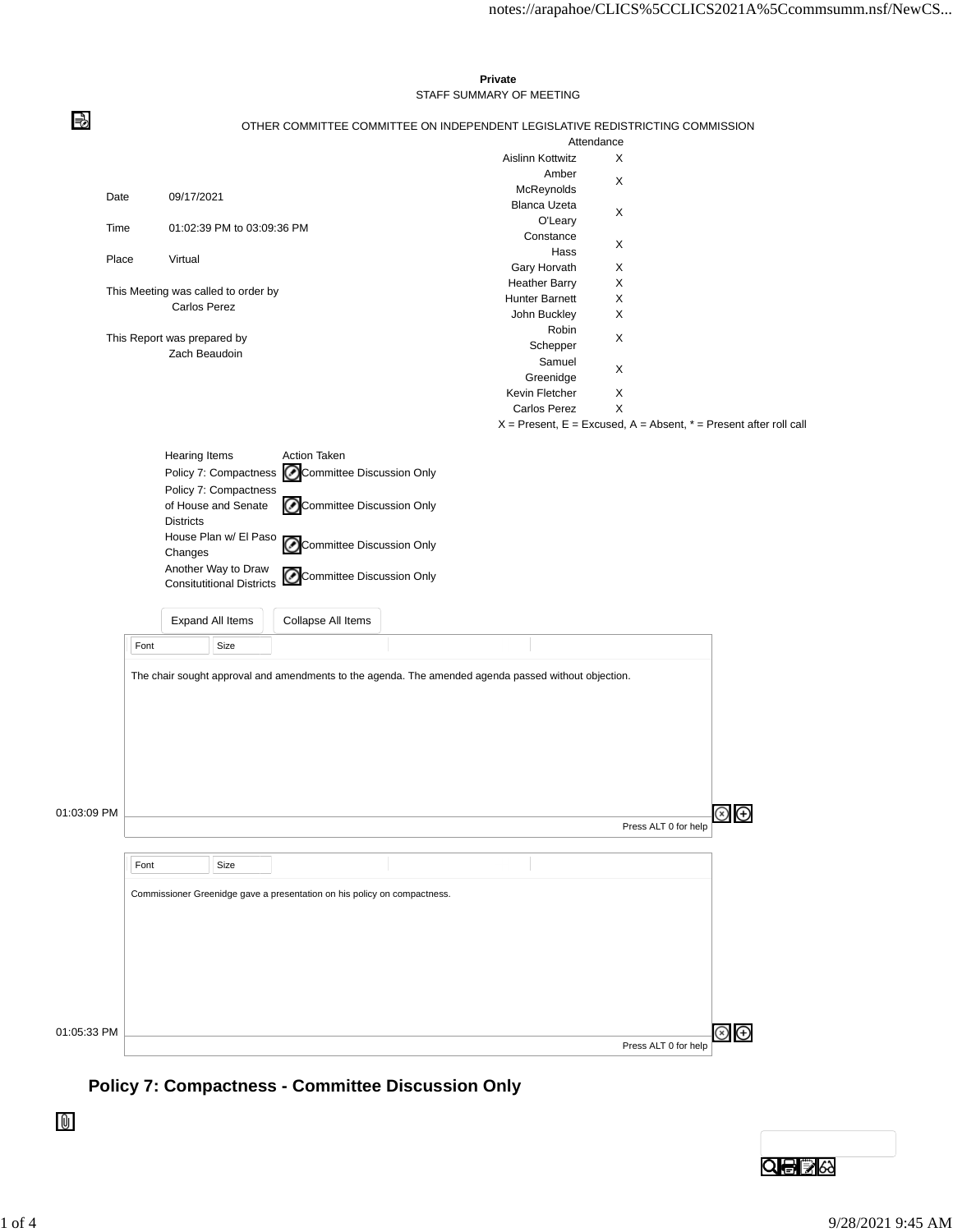|      | Aislinn<br>Kottwitz                                                                                                                                                                                                                       |                                                                 |  |  |  |  |             |
|------|-------------------------------------------------------------------------------------------------------------------------------------------------------------------------------------------------------------------------------------------|-----------------------------------------------------------------|--|--|--|--|-------------|
|      | Amber<br>McReynolds<br>Blanca<br>Uzeta<br>O'Leary<br>Constance<br>Hass<br>Gary<br>Horvath<br>Heather<br>Barry<br>Hunter<br>Barnett<br>John<br>Buckley<br>Robin<br>Schepper<br>Samuel<br>Greenidge<br>Kevin<br>Fletcher<br>Carlos<br>Perez |                                                                 |  |  |  |  |             |
| Font | Size                                                                                                                                                                                                                                      | YES: 0 NO: 0 EXC: 0 ABS: 0 FINAL ACTION: Pass Without Objection |  |  |  |  | $\bigoplus$ |
|      | Commissioner Schepper presented the policy on caryover senators.                                                                                                                                                                          |                                                                 |  |  |  |  |             |
|      |                                                                                                                                                                                                                                           |                                                                 |  |  |  |  |             |

## **Policy 7: Compactness of House and Senate Districts - Committee Discussion Only**

 $\mathbf 0$ 

01

| 01:42:29 PM | Font | Size |                                                           |  |                      |   |
|-------------|------|------|-----------------------------------------------------------|--|----------------------|---|
|             |      |      | Discussion on carryover senators was tabled until Sunday. |  |                      |   |
|             |      |      |                                                           |  |                      |   |
|             |      |      |                                                           |  |                      |   |
|             |      |      |                                                           |  |                      |   |
|             |      |      |                                                           |  |                      |   |
|             |      |      |                                                           |  |                      |   |
|             |      |      |                                                           |  | Press ALT 0 for help | Θ |

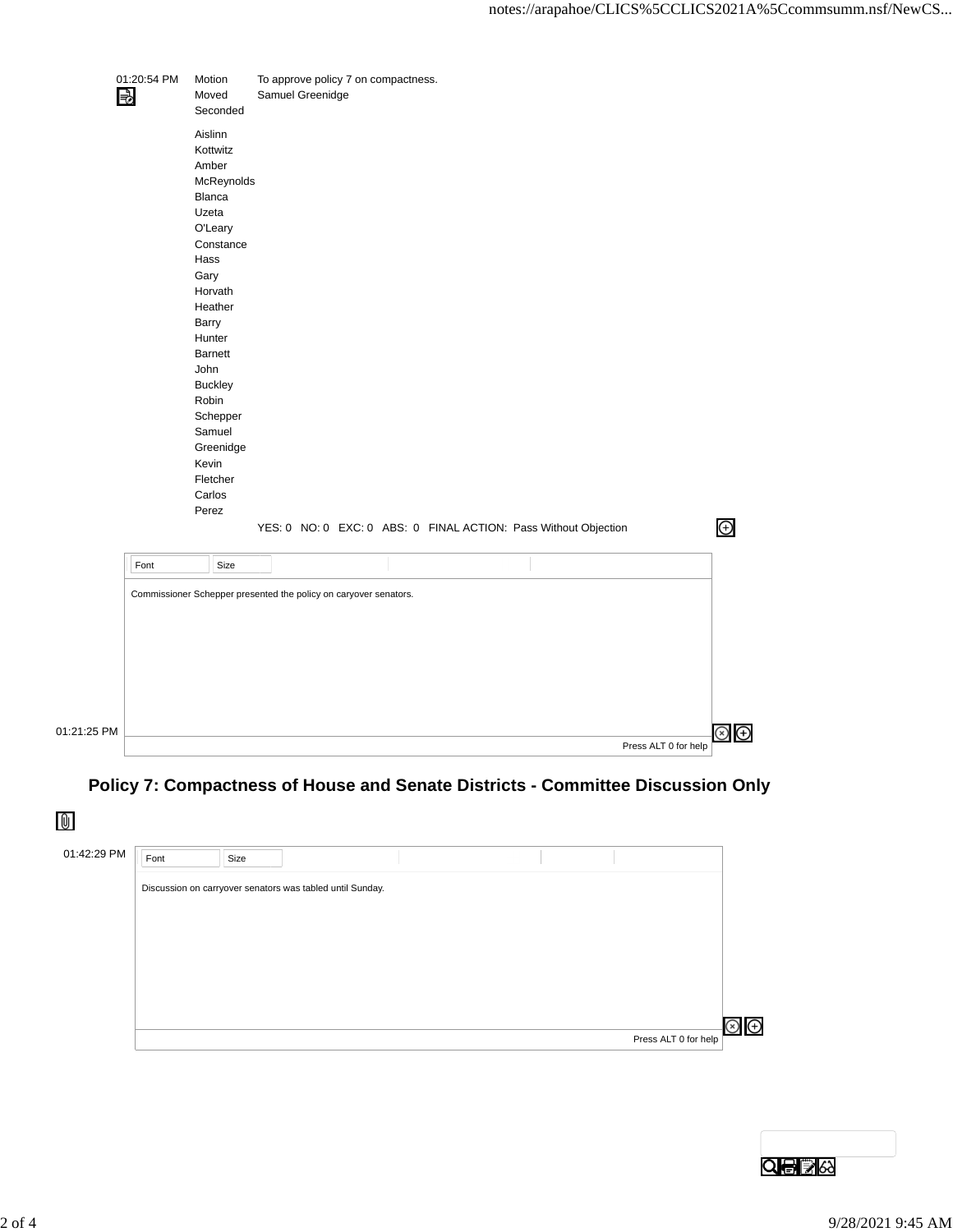|             | Font | Size |                                                                  |                                                                                        |                      |                               |
|-------------|------|------|------------------------------------------------------------------|----------------------------------------------------------------------------------------|----------------------|-------------------------------|
|             |      |      |                                                                  | The commission moved on to requests for amendments or plans for Senate and House maps. |                      |                               |
|             |      |      |                                                                  |                                                                                        |                      |                               |
|             |      |      |                                                                  |                                                                                        |                      |                               |
|             |      |      |                                                                  |                                                                                        |                      |                               |
|             |      |      |                                                                  |                                                                                        |                      |                               |
|             |      |      |                                                                  |                                                                                        |                      |                               |
|             |      |      |                                                                  |                                                                                        |                      |                               |
| 01:48:03 PM |      |      |                                                                  |                                                                                        | Press ALT 0 for help | $\circledcirc$ $\circledcirc$ |
|             |      |      |                                                                  |                                                                                        |                      |                               |
|             | Font | Size |                                                                  |                                                                                        |                      |                               |
|             |      |      | Commissioners presented their requests for plans and amendments. |                                                                                        |                      |                               |
|             |      |      |                                                                  |                                                                                        |                      |                               |
|             |      |      |                                                                  |                                                                                        |                      |                               |
|             |      |      |                                                                  |                                                                                        |                      |                               |
|             |      |      |                                                                  |                                                                                        |                      |                               |
|             |      |      |                                                                  |                                                                                        |                      |                               |
|             |      |      |                                                                  |                                                                                        |                      |                               |
|             |      |      |                                                                  |                                                                                        |                      |                               |
| 01:57:09 PM |      |      |                                                                  |                                                                                        | Press ALT 0 for help | $\bigoplus$<br>$\rm \odot$    |

| 02:02:39 PM | Font                                           | Size |                                                                  |                                                                                                                                                                                                                                                            |                      |                            |
|-------------|------------------------------------------------|------|------------------------------------------------------------------|------------------------------------------------------------------------------------------------------------------------------------------------------------------------------------------------------------------------------------------------------------|----------------------|----------------------------|
|             |                                                |      | Portal entitled "House with El Paso County changes - COI Map 1". | I, Carlos Perez, request, in accordance with article V, section 48.2 (4), that nonpartisan staff draft an amendment to plan<br>First Staff Plan to: incorporate the changes to the House Districts as shown in the map submitted in the ESRI Redistricting |                      |                            |
|             |                                                |      |                                                                  |                                                                                                                                                                                                                                                            | Press ALT 0 for help | $\left( \mathrm{+}\right)$ |
|             |                                                |      |                                                                  |                                                                                                                                                                                                                                                            |                      |                            |
|             | Font                                           | Size |                                                                  |                                                                                                                                                                                                                                                            |                      |                            |
|             | The hearing on plans and amendments continued. |      |                                                                  |                                                                                                                                                                                                                                                            |                      |                            |
|             |                                                |      |                                                                  |                                                                                                                                                                                                                                                            |                      |                            |
|             |                                                |      |                                                                  |                                                                                                                                                                                                                                                            |                      |                            |
|             |                                                |      |                                                                  |                                                                                                                                                                                                                                                            |                      |                            |
|             |                                                |      |                                                                  |                                                                                                                                                                                                                                                            |                      |                            |
| 02:20:40 PM |                                                |      |                                                                  |                                                                                                                                                                                                                                                            |                      |                            |
|             |                                                |      |                                                                  |                                                                                                                                                                                                                                                            | Press ALT 0 for help |                            |

**Another Way to Draw Consitutitional Districts - Committee Discussion Only**



 $\mathbb 0$